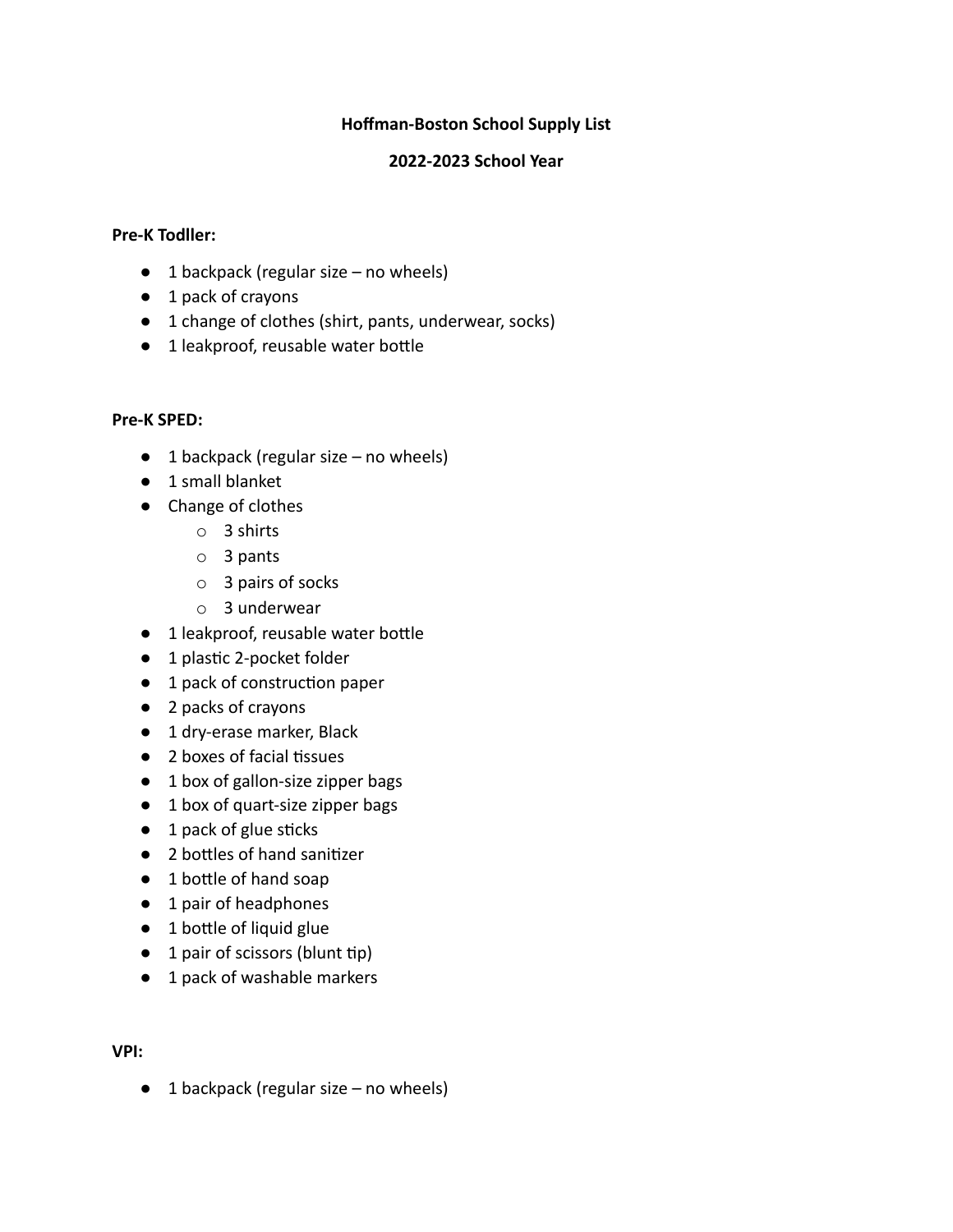- 1 small blanket
- Change of clothes (labeled)
	- o 1 shirt
	- o 1 pair of pants
	- o 1 pair of socks
	- $\circ$  1 pair of underwear
- $\bullet$  1 leakproof, reusable water bottle

# **Kindergarten:**

- 1 box of #2 wood pencils, pre-sharpened (12 count)
- 1 gallon-size zipper bags
- 1 quart-size zipper bags
- 1 snack-size zipper bags
- 2 boxes of crayons (24 count)
- $\bullet$  1 package of washable markers, classic colors, broad tip (8 count)
- $\bullet$  1 pair/pack of scissors (blunt tip)
- 3 two-pocket plastic folders, assorted colors
- 4 dry erase markers, Black
- $\bullet$  2 packs of glue sticks (large)
- 1 construction paper, 12"x18", 50 count, assorted colors
- 1 regular size backpack
- 1 change of clothes (in a bag, labeled with name)
- $\bullet$  2 boxes of tissues
- 2 bottles of hand sanitizer
- 1 set of headphones (labeled with name)
- $\bullet$  1 refillable water bottle (labeled with name)
- 1 pack of cleaning wipes

# **1 st Grade:**

- 1 backpack
- 1 pack of #2 wood pencils, pre-sharpened (12 count)
- 2 packs of crayons (24 count each)
- $\bullet$  1 pack of washable markers, classic colors, broad tip (8 count)
- $\bullet$  1 pack of glue sticks (large)
- $\bullet$  1 liquid glue
- 4 two-pocket folders (Blue, Red, Yellow, Green)
- $\bullet$  2 boxes of tissues
- 2 packs of dry erase markers, Black, Fine Tip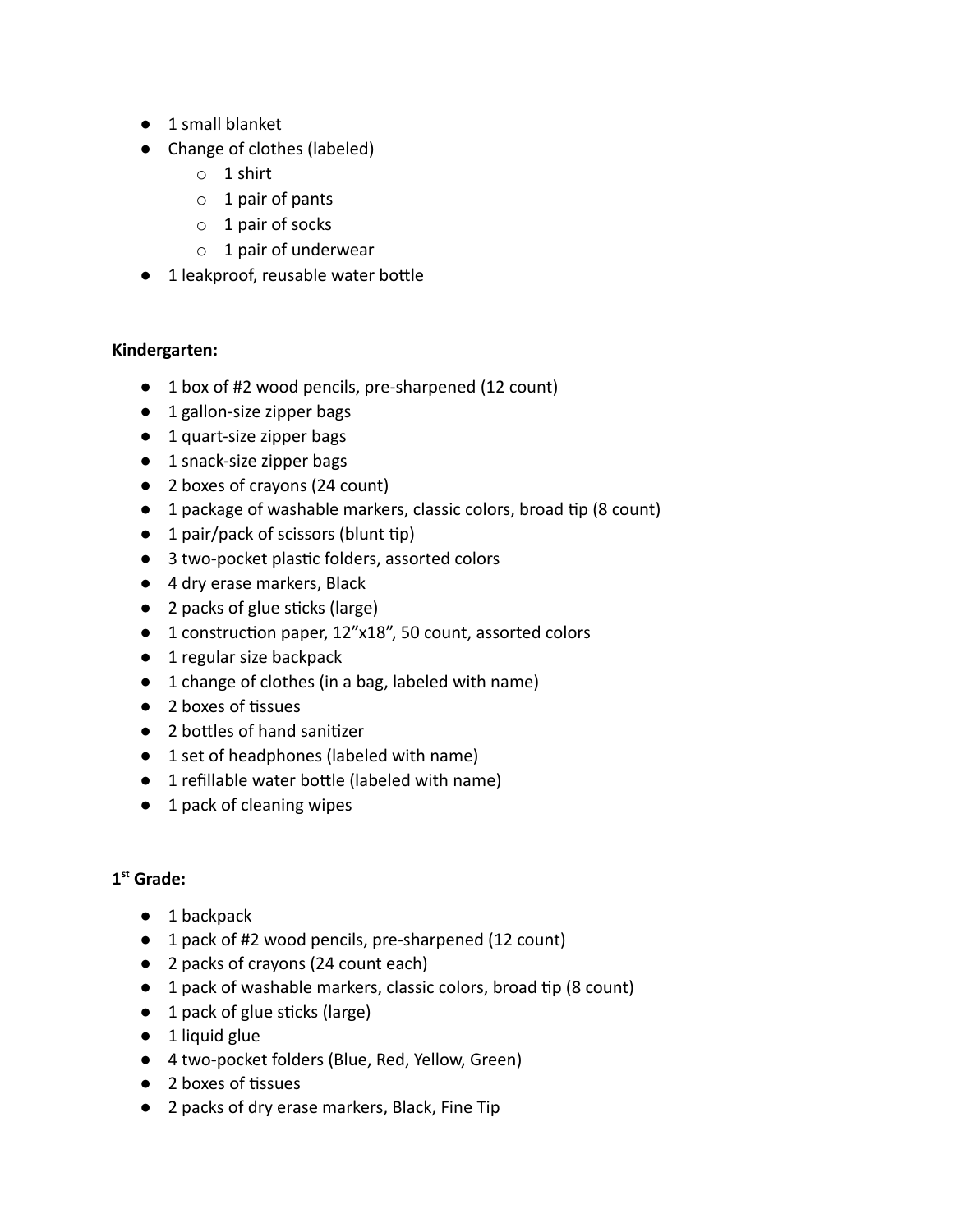- 2 black/white composition notebooks (no spirals)
- 1 boxes of gallon-size zipper bags
- 1 box of quart-size zipper bags
- 2 packs of construction paper
- 1 pack of cleaning wipes
- 2 bottles of hand sanitizer
- 2 pairs of headphones
- 1 pencil box
- Washable watercolor paint pack

# **2 nd Grade:**

- 1 backpack
- 2 single subject wide ruled spiral notebooks
- 3 packs #2 wood pencils, pre-sharpened (12 count each)
- 3 two-pocket folders, assorted colors
- $\bullet$  4 large washable all-purpose school glue sticks
- 2 packs of crayons (24 count each)
- 1 pack of washable markers, classic colors, broad tip, 8 count (Last name A-L)
- $\bullet$  12 black dry erase markers, fine tip
- 1 box gallon-size zipper bags **(Last name A-L)**
- 1 box sandwich-size zipper bags **(Last name M-Z)**
- $\bullet$  2 boxes of facial tissues
- 1 canister disinfecting wipes, bleach-free, (for surfaces, not for hands)
- 1 set of headphones (VERY IMPORTANT)
- 1 pack of construction paper (**Last name M-Z**)

### **3 rd Grade:**

- 1 backpack
- 1 BLUE wide ruled spiral notebook
- 1 RED wide ruled spiral notebook
- 1 YELLOW wide ruled spiral notebook
- 1 PURPLE wide ruled spiral notebook
- 1 GREEN wide ruled spiral notebook
- 1 BLUE 2-pocket heavy duty folder
- 1 RED 2-pocket heavy duty folder
- 1 YELLOW/ORANGE 2-pocket heavy duty folder
- 1 PURPLE 2-pocket heavy duty folder
- 4 packs of #2 wood pencils, pre-sharpened (12 count per pack)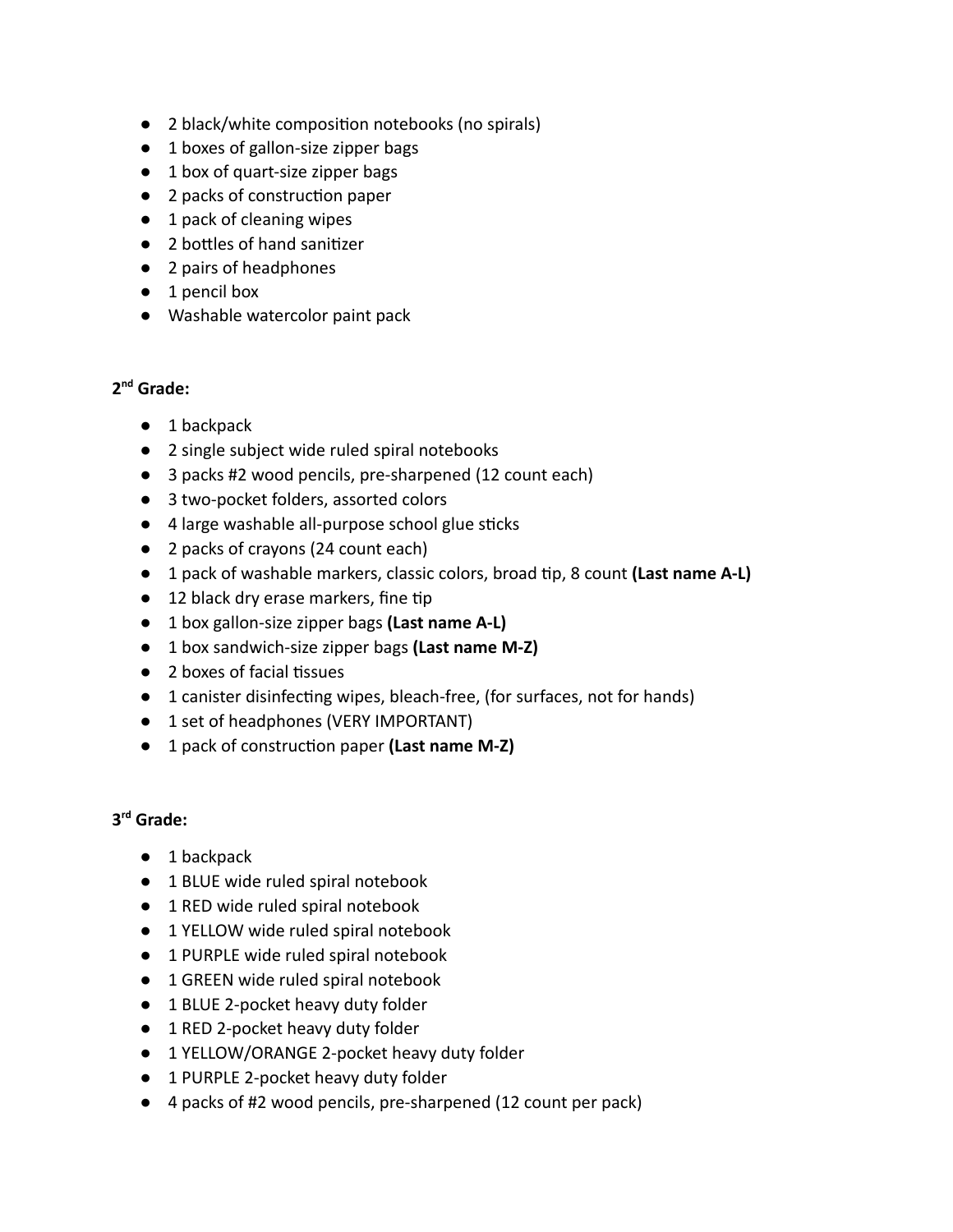- 1 pencil box
- 2 large erasers
- 1 pack of black dry erase markers, WIDE TIP
- 1 pack colored pencils (12 count)
- 2 packs of crayons (24 count each)
- 1 pack of washable markers, Classic Colors, broad tip (8 count)
- $\bullet$  12 large glue sticks
- $\bullet$  3 boxes of tissues
- 1 canister disinfecting wipes (Lysol/Clorox)
- 2 bottles of hand sanitizer
- 1 box gallon-size zipper bags
- 1 pack of wide ruled paper
- 1 pair of scissors
- Headphones for iPad
- $\bullet$  1 refillable water bottle (labeled with name)
- \$5 for recorder

# **4 th Grade:**

- 1 backpack
- 1 pack wide ruled loose-leaf paper
- 1 Binder (2" or more)
- 3 wide ruled spiral notebooks, 3-hole punch, 70 count, assorted colors
- 2 packs #2 wood pencils, pre-sharpened (12 count each pack)
- 1 pencil box
- 4 two-pocket folders, 3-hole, assorted colors
- 1 six-inch scissors
- $\bullet$  6 large washable all-purpose glue sticks
- 1 pack of crayons OR 1 pack of colored pencils (12 count) OR 1 pack Crayola washable markers, broad tip (8 count)
- 1 three-pack assorted highlighters (fluorescent colors)
- 1 large eraser
- 1 box gallon-size zipper storage bags
- 1 box quart-size zipper storage bags
- $\bullet$  2 boxes of facial tissue
- 2 canisters of disinfecting wipes (bleach free)
- 2 bottles of hand sanitizer
- 1 pack low odor dry erase makers, fine tip, 4 count (black, blue, green, red)
- 1 old, clean sock
- 1 set of earbuds/headphones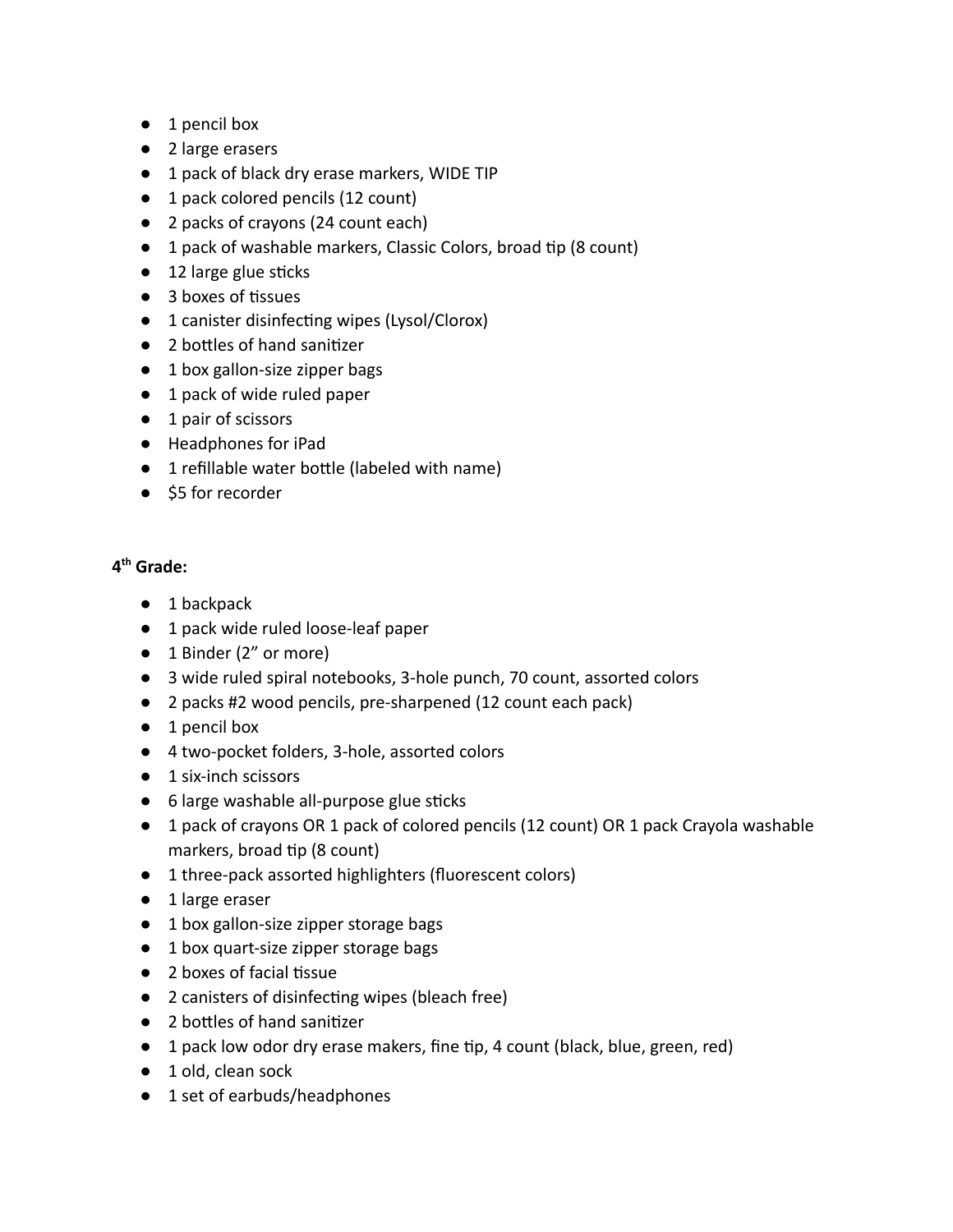$\bullet$  1 refillable water bottle (labeled with name)

# **5 th Grade:**

- 4 two-pocket heavy duty poly folders, assorted colors
- 5 wide ruled composition notebooks
- 2 spiral notebooks, assorted colors
- 2 packs #2 wood pencils, pre-sharpened (12 count)
- 1 pack of washable markers or 1 pack of colored pencils
- 1 pack of large washable all-purpose school glue sticks
- $\bullet$  1 pack dry erase markers, Black, fine tip, 4 count
- 1 pencil pouch
- 1 pair of durable headphones/earbuds
- 1 box gallon-size zipper bags (BOYS)
- 1 box quart-size zipper bags (GIRLS)
- $\bullet$  1 canister disinfecting wipes, bleach free (for surfaces, not for hands)
- 2 bottles of hand sanitizer
- $\bullet$  2 boxes of tissues
- $\bullet$  1 bottle of hand soap

### **SPED Self-Contained (3rd -5th ):**

- 1 Two-pocket plastic folder, Red
- 1 Two-pocket plastic folder, Green
- $\bullet$  1 Two-pocket plastic folder, Blue
- $\bullet$  1 Two-pocket plastic folder, Yellow
- $\bullet$  1 Two-pocket plastic folder, Purple
- 1 Two-pocket plastic folder, Orange
- 1 pack Index Cards, 3"x5" Ruled, 100 ct., White
- 1 pack Colored Pencils, full length, Sharpened, 12 ct.
- 5 Wide ruled composition books, 100 ct. each, Black
- 2 packs crayons, 24 ct. each
- $\bullet$  2 dry erase markers, chisel tip, Black
- $\bullet$  2 boxes of facial tissues
- 1 box gallon size zipper bags
- 1 box quart size zipper bags
- $\bullet$  2 jumbo washable glue sticks
- 2 bottles hand sanitizer with pump
- $\bullet$  1 bottle antibacterial hand soap with pump
- 1 pack wide ruled filler paper, 100 ct., 3-hole punched